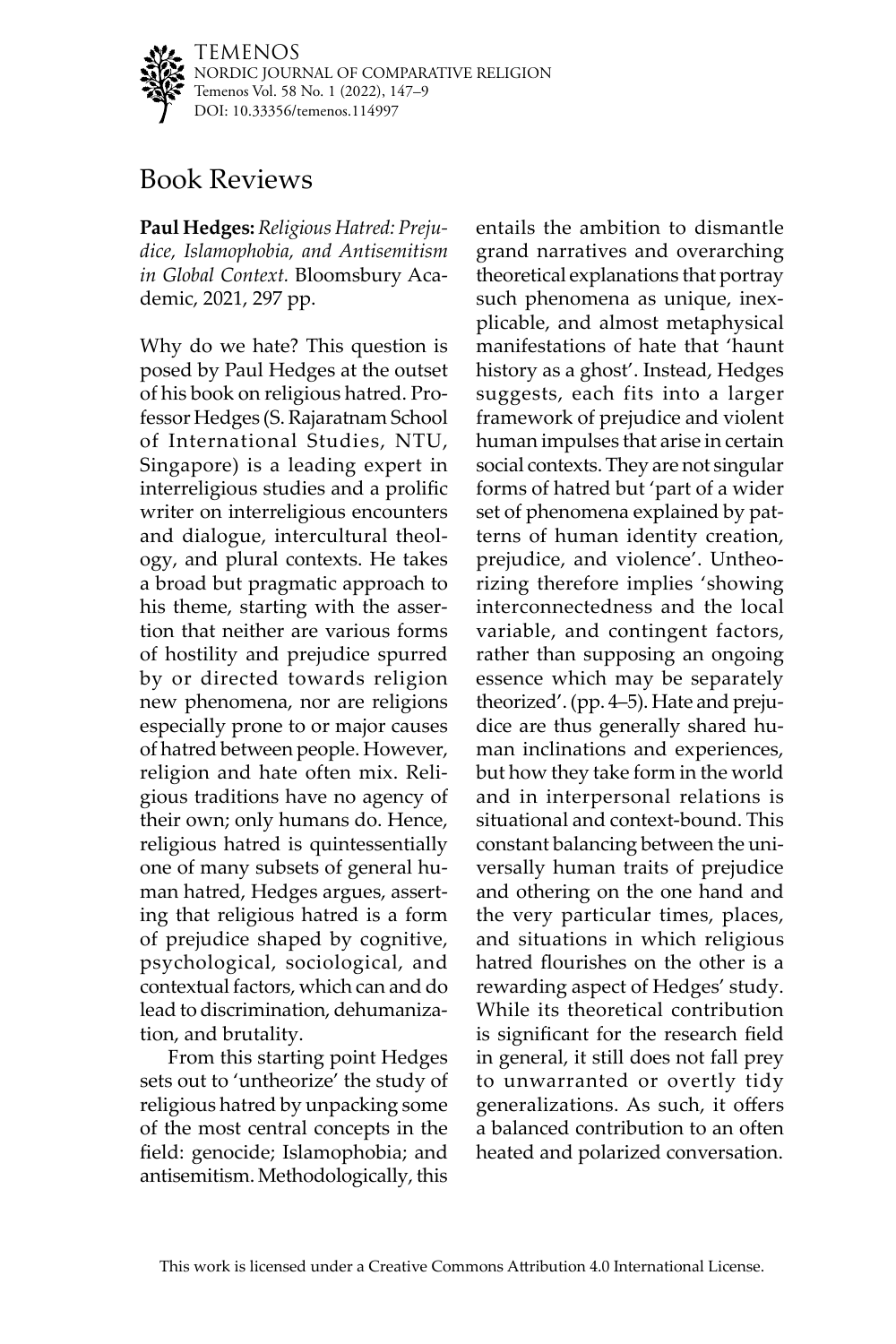The study is divided into ten chapters, an introduction, and an epilogue, structured in four sections: 'Why do we hate?'; 'Bridges from the past'; 'Contemporary Western hatreds'; and 'Prejudice beyond the West'. Each section contains theoretically and conceptually driven research chapters, richly illustrated by both historical and contemporary ethnographic examples. Each ends with a more personally framed interlude, presenting well-argued views on the themes under study in the previous chapters from the author's perspective.

The book's first section sets the study's theoretical framework. It introduces classic and contemporary theories of stereotyping, prejudice, and dehumanization, starting with Gordon Allport's field-defining work of 1954, which today remains the crown jewel of the research field. Hedges also introduces social identity theory (in-groups and outgroups) and performative theories to show that prejudice entails deeply engrained cognitive and social structures that define how we feel, think, and act towards other human beings. As such, stereotyping and prejudice are natural; the only way our minds can cope with the overpowering multitude of the world around us is to lump things together in categories that we evaluate according to pre-set templates – usually those readily available to us in our close context. We do not always act on such prejudiced thinking, but time and time again in human history we see that discrimination, dehumanization, exclusion, and violence can follow in their wake. While Hedges' theorization as such brings little new to the table, it is an important reminder of the deeply human mechanisms that can lead from hateful words to genocide. A novel contribution to this well-established framework is the stress on prejudice as contextual and intersectional, which adds to the value of the discussion.

Hedges moves on to untheorize genocide, describing it as an extreme form of violence made possible by the mechanism of prejudice and hatred available to humans in extreme situations, a de-essentialized and complex social phenomenon. Similarly, Hedges is critical of an essentialized categorization of the term 'religion' (as proposed e.g. by the World Religions Paradigm) and thus maintains that religious hatred, which is the book's focus, must be understood to signify 'both hatred stemming from religion and hatred provoked by (a specific) religion(s)' (p. 43). Moving on to the contextual discussions of antisemitism and Islamophobia in the following two sections, a specialist on these religions may feel there is a lack of detail and a need to dig more deeply elsewhere to clarify the particularities of specific events and arguments. However, I find that this book's important point and explicit contribution is precisely to provide an overview of religious hatred in its various forms to elucidate the shared mechanisms – why we hate, and what perceptions of our own and others' religions have to